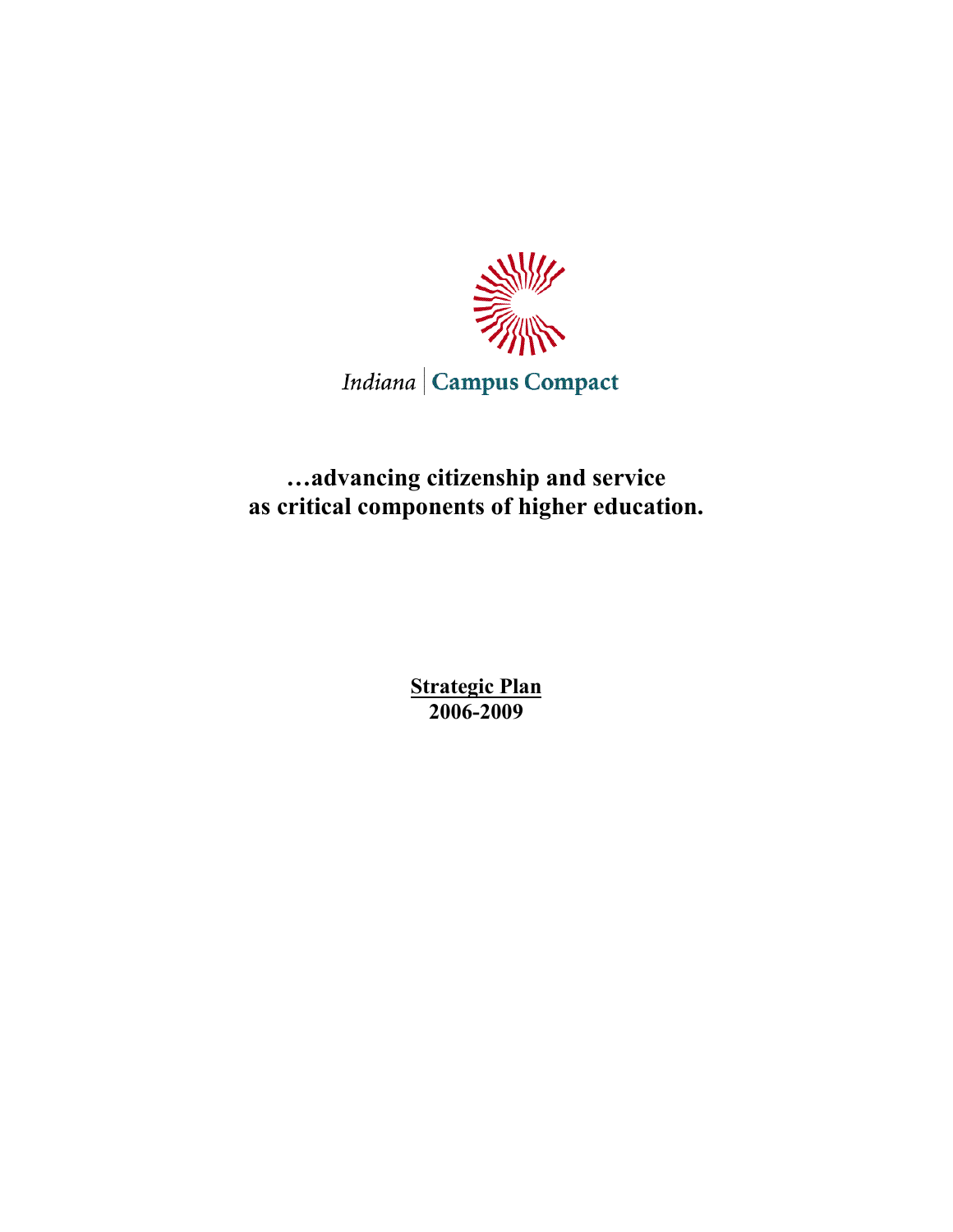# **Mission:**

**Indiana Campus Compact (ICC) is a network of college campuses that involves students, faculty and staff in service-learning and civic engagement in order to educate citizens, prepare tomorrow's leaders, and contribute to the quality of life of America's communities. ICC supports the integration of service-learning and civic engagement into campus culture by facilitating collaborations, sponsoring programs, sharing best practices and promoting awareness of higher education's role in graduating well-informed, engaged citizens.** 

# **Vision:**

**Indiana Campus Compact will be seen by its members as the premier source for professional development, technical assistance and statewide collaboration related to service-learning and civic engagement.**

## **Potential Success Measures:**

- Number of attendees at conferences, trainings, etc.
- Positive assessment of the quality of ICC services
- Number of students and student organizations involved in ICC initiatives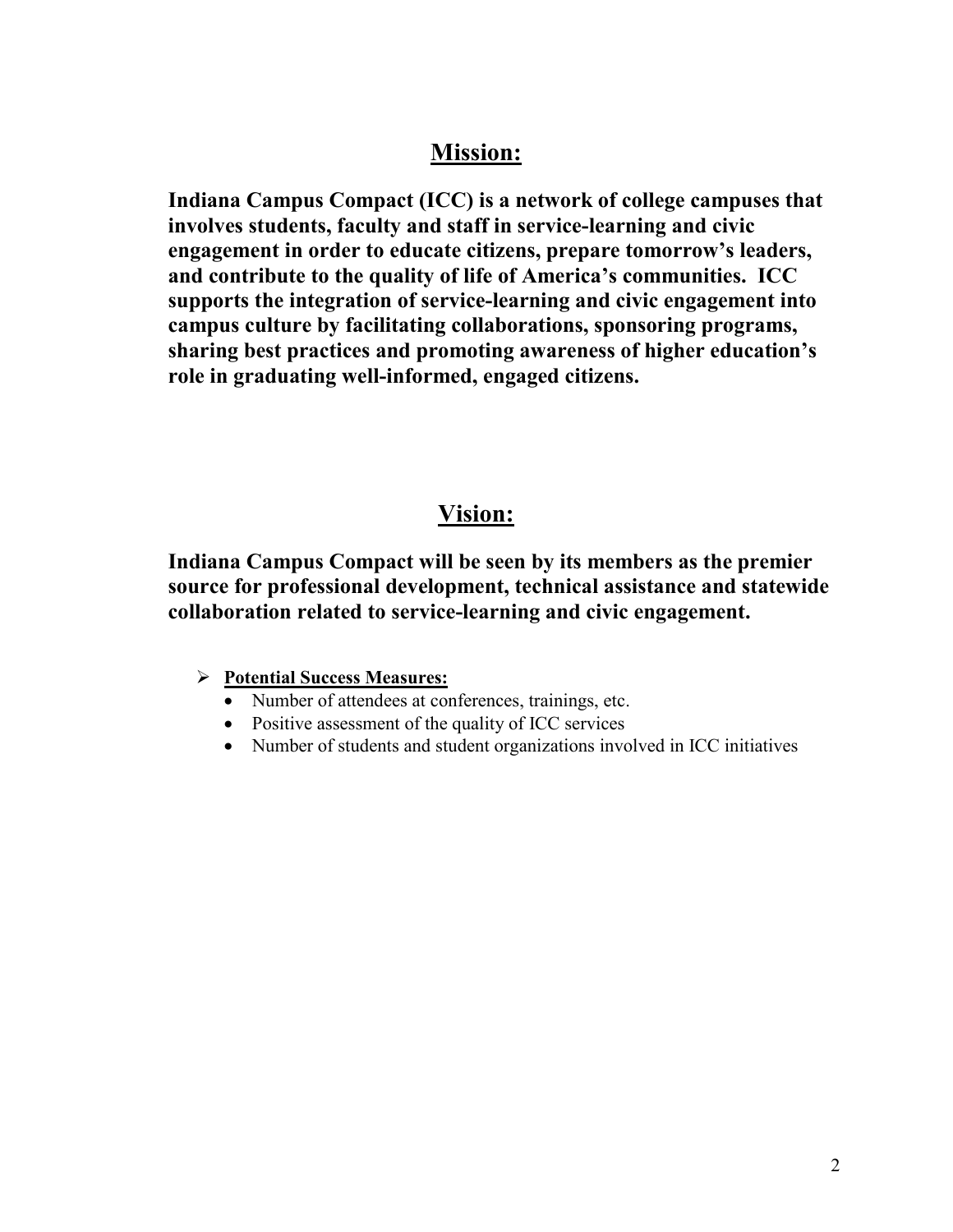# **Strategic Directions:**

## **1. Identify expertise in developing service-learning and civic engagement programs and share it among member campuses.**

## **Implementation strategies:**

- Enhance networking council meetings with outside speakers.
- Develop a process to strengthen regional meetings to meet the specific needs of a region rather than a single campus.
- Use the national campus compact network to bring in resources from outside the state.
- Replace the ICC newsletter with a publication of articles provided by members to highlight achievements in the field throughout the state.
- Develop evaluation/outcome measurement tools for use by members
- Expand the use of technology to disseminate best-practices information.
- Create a database of expertise available to members.

## **2. Provide pass-through grants and fellowships to member campuses in support of service-learning and civic engagement.**

#### **Implementation strategies:**

- Continue to seek funding for mini-grants and program offerings.
- Seek strategic collaborations with service-minded organizations that are interested in investing in critical community issues (e.g. literacy or math and science education) that could be positively affected by the involvement of multiple higher education institutions in Indiana (funding partners may include AT&T, Lilly, Ontario Corporation, Department of Education, school boards, Lumina Foundation, Corporation for National and Community Service, etc.).
- Explore the establishment of a Presidential Fellows program to provide funding to individual campuses for campus-wide initiatives.

## **3. Advocate for the expansion and support of service-learning and civic engagement opportunities in order to enhance student learning.**

## **Implementation strategies:**

- Develop a plan to communicate messages to these key audiences:
	- **Networking Council** (conduit to faculty, students, staff). Message: Service-learning can be embedded into teaching, learning and research in any curriculum on a campus with a focus on serving to learn rather than learning to serve.